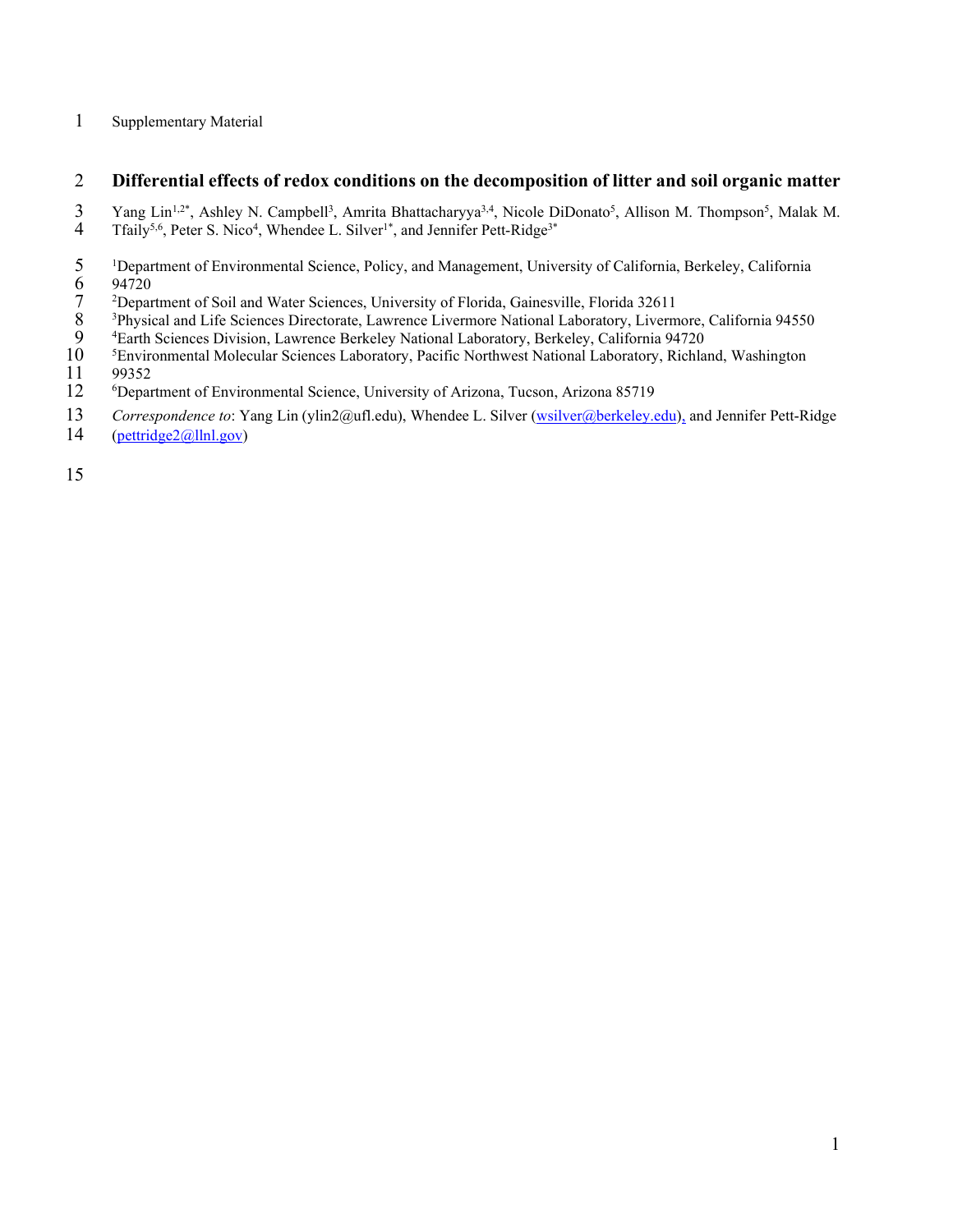

Fig. S1. Changes in headspace composition for samples from the two redox fluctuating

treatments.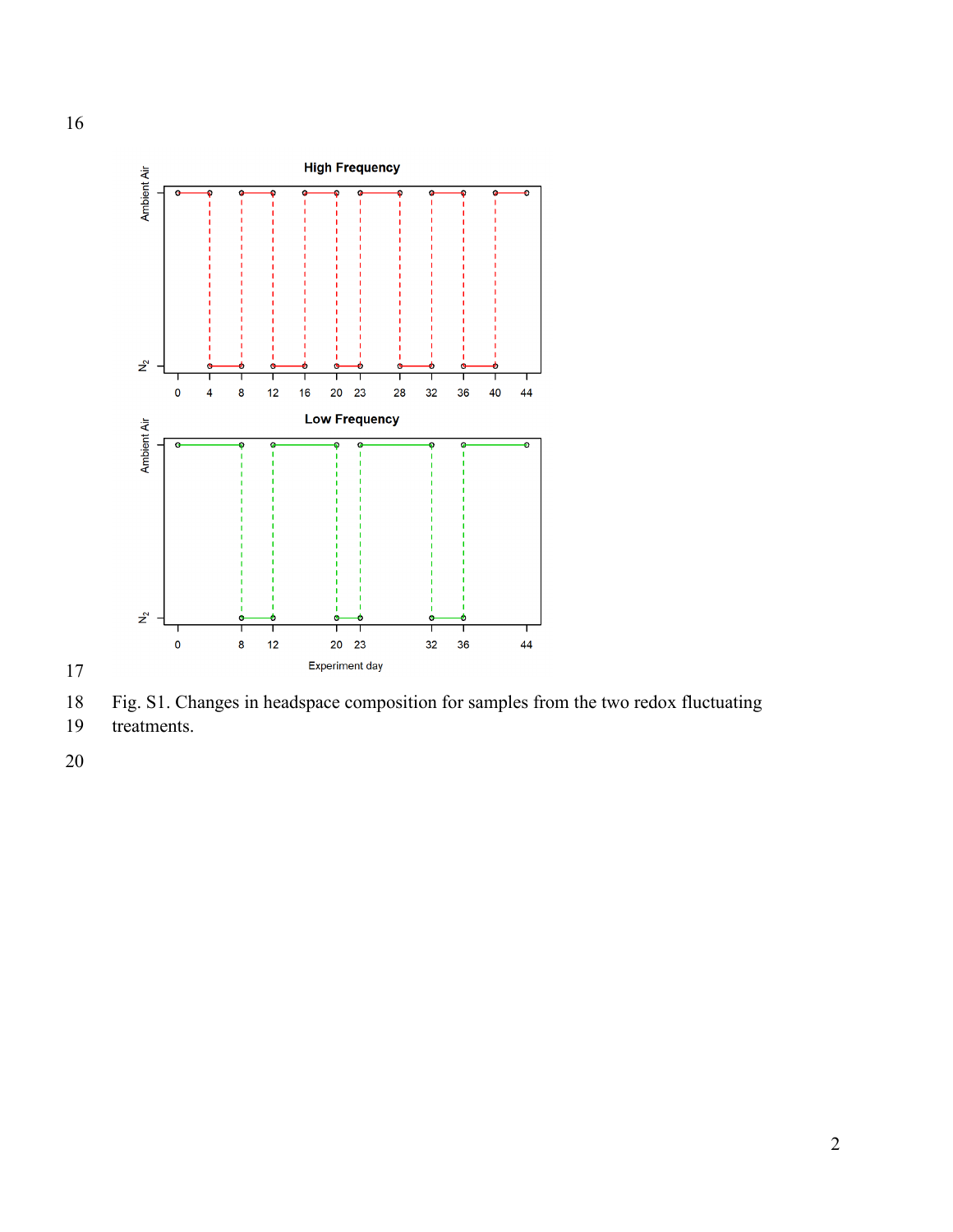

Fig. S2. Cumulative CH4 production over the incubation experiment.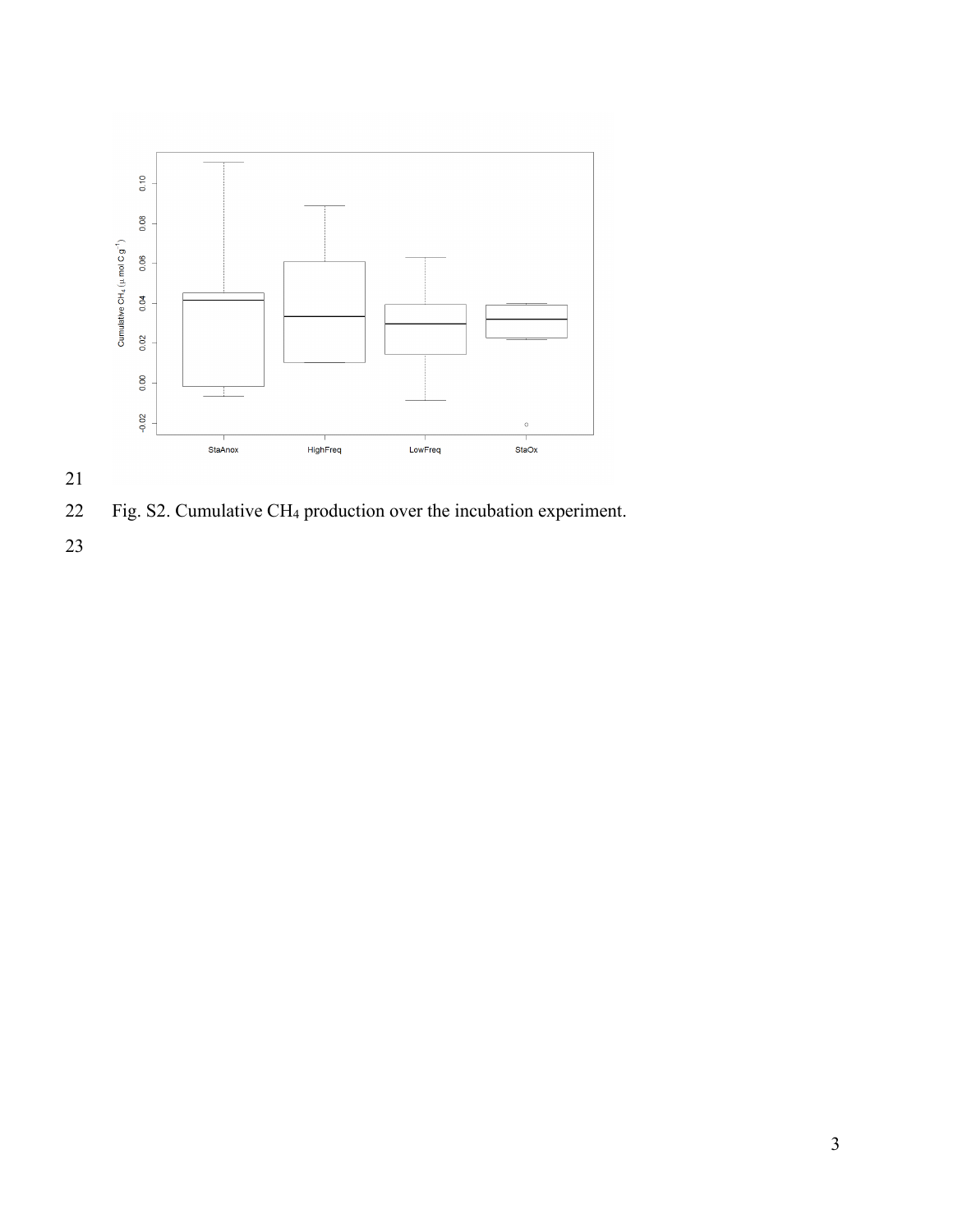

 Fig. S3. (left) Non-metric multidimensional scaling (NMDS) plot comparing the composition of water-extractable organic matter between the outlier and other samples. Data were derived from FTICR-MS analysis. The eclipse indicates the standard deviation of each redox treatment. Note the deviation of outlier from rest of the samples. (right) The probability density curves of NOSC values of water-extractable organic matter comparing the outlier with other samples. Note the large difference between the outlier and other samples and the small differences among redox treatments.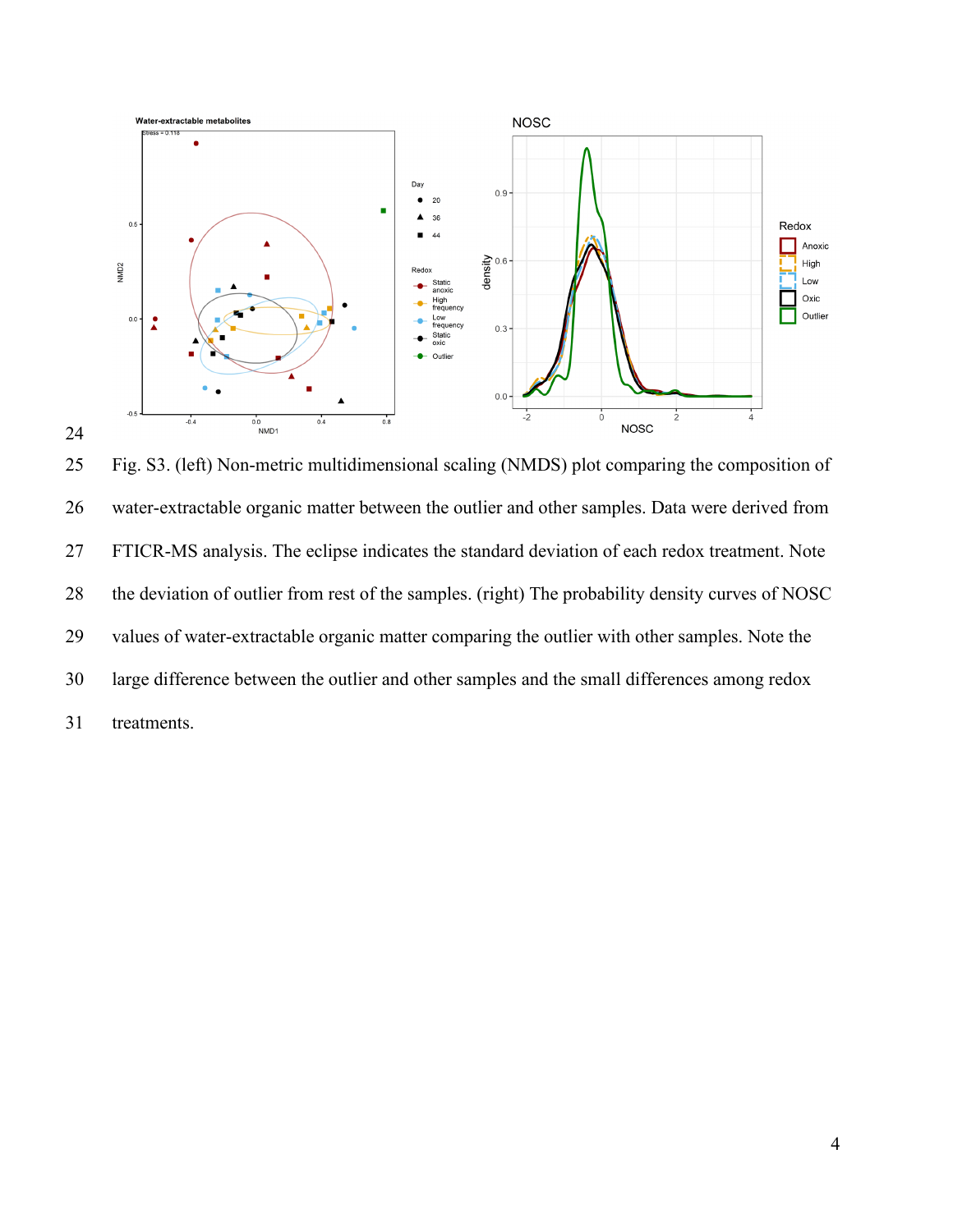

 Fig. S4. Effects of four redox treatments on the relative abundances of chemical compound classes extracted by water on day 20 (a) and day 44 (b) of a tropical soil incubation. Data were derived from FTICR-MS analysis. Error bars indicate standard errors of means. \* 36 indicate significant effects of redox treatments (ANOVA) at  $\alpha$  = 0.05 level. On days 20 and 44, *n* = 3 and 5 per treatment, respectively. High frequency treatment from day 20 was not included. Two outliers were removed from day 44. See the Materials and Methods for details.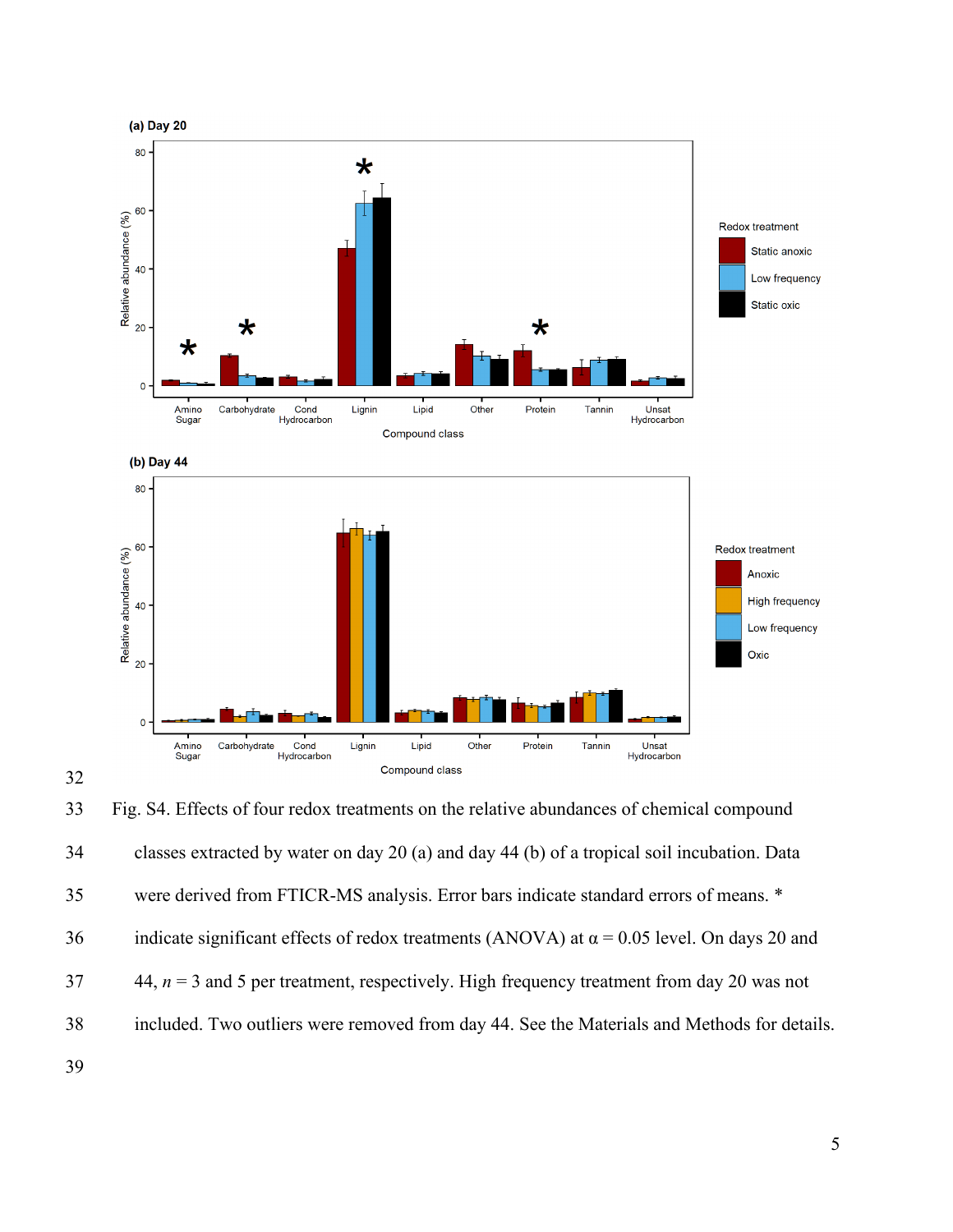

 Fig. S5. Effects of redox treatments on the concentrations of water-extractable dissolved organic C (DOC). Pretreatment values are in grey. *n* = 3 per timepoint and treatment except *n* = 5 on day 44.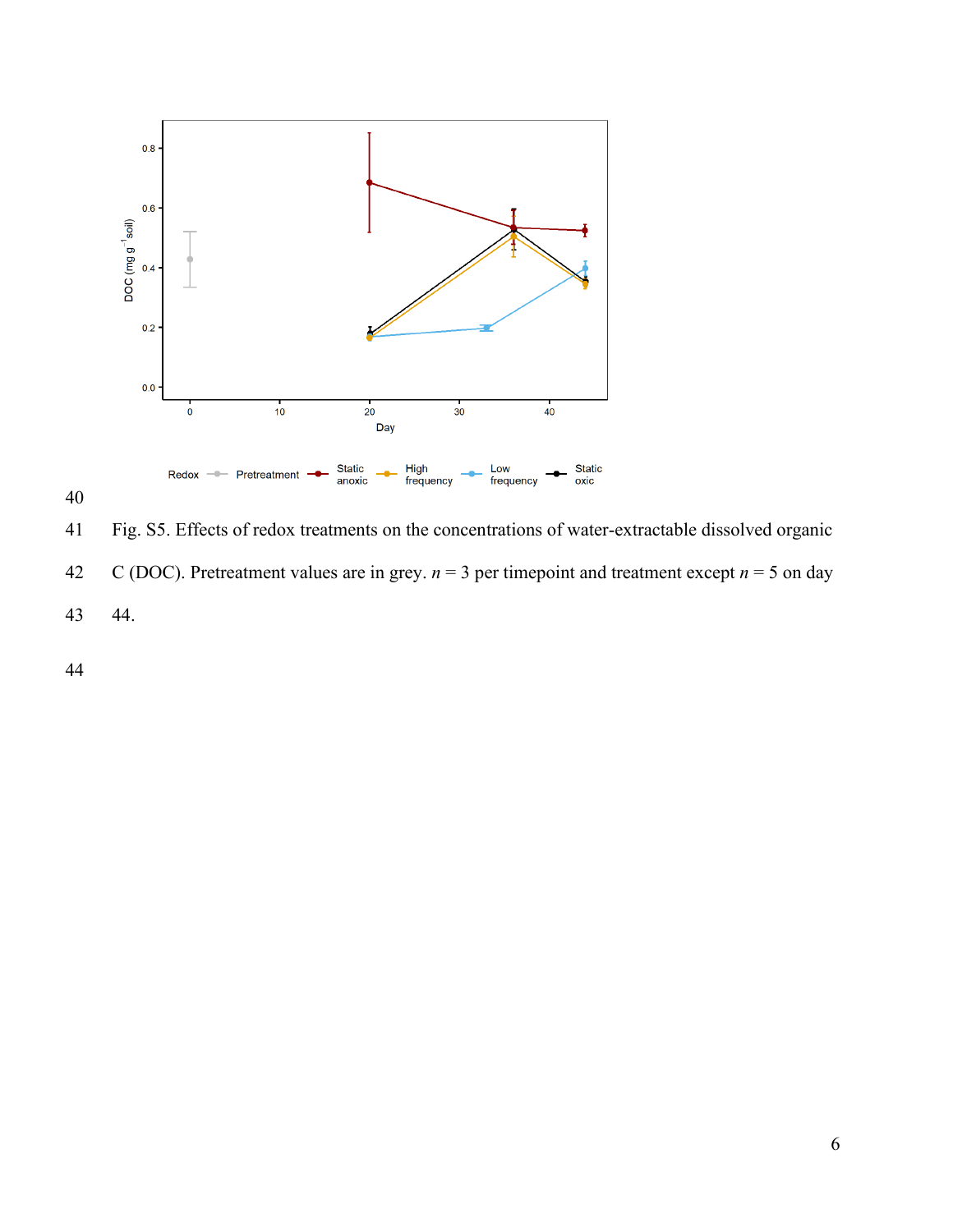45 Table S1. Carbon concentration and <sup>13</sup>C abundance of background soil and ryegrass litter (Mean 46  $\pm$  S.E.).

|                             | C concentration  | ${}^{13}C$ abundance |  |
|-----------------------------|------------------|----------------------|--|
| Background soil $(n = 3)$   | $6.1 \pm 0.4\%$  | $-29.0 \pm 0.8 \%$   |  |
| Ryegrass litter ( $n = 6$ ) | $41.0 \pm 0.1\%$ | $96.7 \pm 0.1$ atom% |  |

48